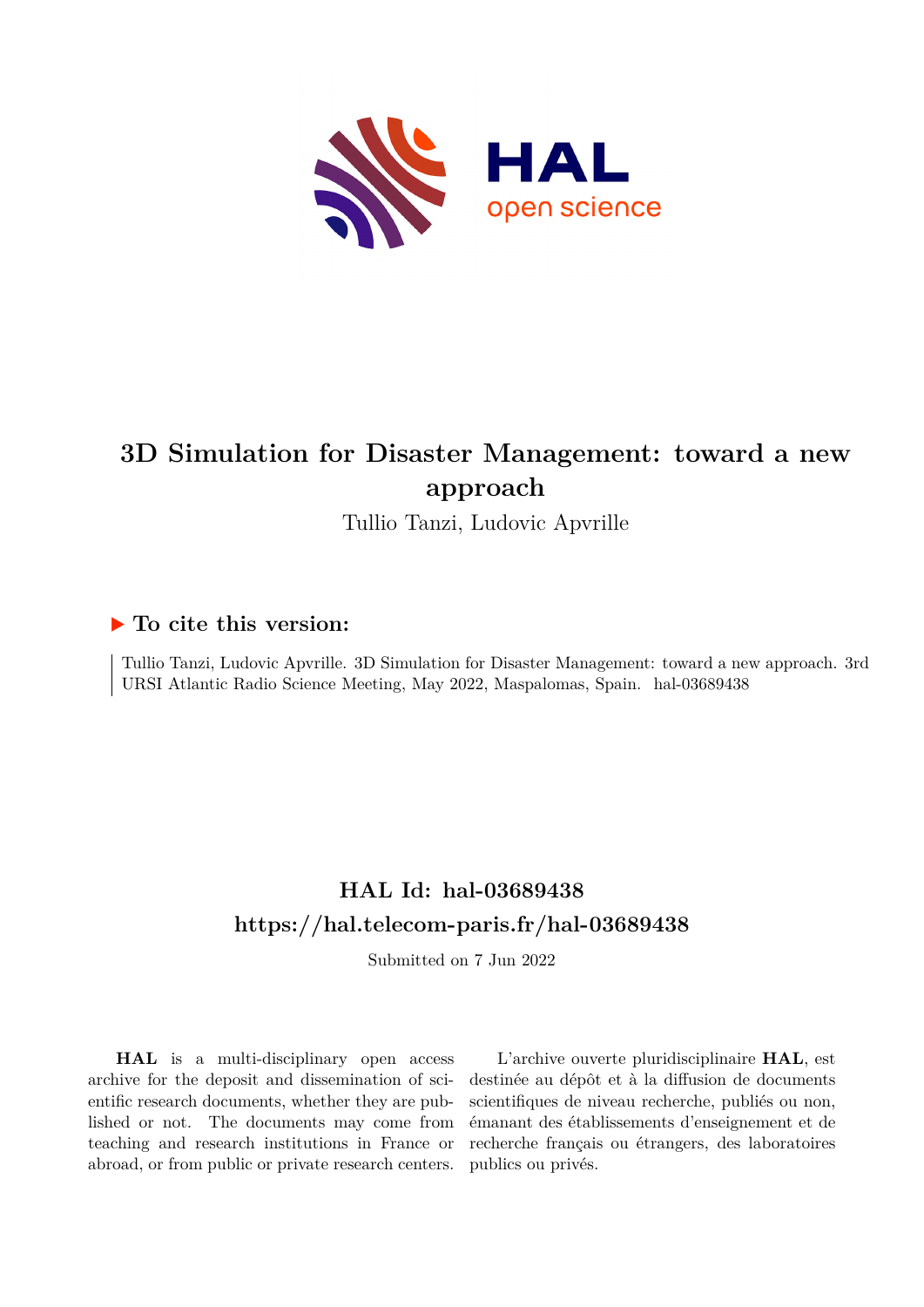

#### **3D Simulation for Disaster Management: toward a new approach**

Tullio J. Tanzi(1), Ludovic Apvrille(1) (1) LTCI, Telecom Paris, Institut Polytechnique de Paris, (2) France http://www.telecom-paris.fr

#### **Abstract**

Recent progress in modern technology can enhance the definition of disaster recovery management strategy. Rescue teams can rely on Autonomous Systems (A.S.) during recovery operations, dispatching to them various tasks. A.S. can reach locations that may be unattainable or dangerous for humans. However, before sending the autonomous system to the catastrophe area, it is important to verify its adequation to the environment and to the mission objectives. The simulation provides an assessment of this adaptation between the autonomous system and its expectations.

#### **1 Autonomous system for support disaster Management**

Recent progress in modern technologies can help in enhancing strategies for disaster recovery management. For instance, rescue teams can rely on Autonomous Systems (A.S.) during recovery operations, dispatching to them various tasks. A.S. can reach locations that may be unattainable or dangerous for rescuers [1-3].



**Figure 1**. Autonomous System ArcTurius (Rover). 3D CAD view.

In this respect, the usage of autonomous systems (A.S.), such as Rovers or Drones, can assist recovering operations for many different tasks [4]. For instance, A.S. can be used for rapid terrain mapping or to scan the affected areas to find survivors, among others. The need for measurement systems operating in total autonomy has existed for a long time, but accurate enough measurement technologies were not yet available [5, 6]. In the past, acquired data were not frequently updated, probably because former technologies were only producing environment snapshots rather than

permanent monitoring. Nowadays, wired and mobile communication networks can easily dispatch real-time measurements [7, 8].

We suggest relying on modeling and accurate simulations of A.S. in order to verify their adequation to targeted missions. The paper first elaborates on the architecture of A.S. before explaining how adequation can be efficiently studied.

#### **2 Context**

TTool is a tool helping in the design of embedded systems. TTool offers a UML/SysML interface, and simulation and formal verification (safety, security, performance). TTool has several development stages:

- Partitioning of embedded systems with DIPLODOCUS
- Design of embedded software with AVATAR
- Design of safe and secure embedded systems with the SysML-Sec environment

Gazebo allows Robot simulation based on roboticist's toolbox. Gazebo makes it possible to test algorithms, design robots, perform regression testing, and train AI system using realistic scenarios. Gazebo offers the ability to accurately and efficiently simulate populations of robots in complex indoor and outdoor environments. It uses a robust physics engine, high-quality graphics, and convenient programmatic and graphical interfaces.

We have already use TTool to produce proofs concerning safety, performance or security properties of our various systems (Drone, Rover, etc.). We have also designed, based on the Gazebo framework, a 3D simulator to test and assess the behavior of our various autonomous systems in a representative environment of the disaster area and the conditions that prevail there.

#### **2.1 Software and hardware architecture assessment**

Autonomous vehicles and other robots have been proposed for disaster relief efforts. Our first case study describes the design of a rover which will search through rubble for disaster victims. The rover is equipped with telemetric sensors, located in the front, rear, top, and sides. These sensors allow the rover to detect obstacles and navigate the terrain autonomously [9]. The rover adjusts its acquisition behavior based on the situation. When it detects no obstacles in proximity, the rover decreases its sampling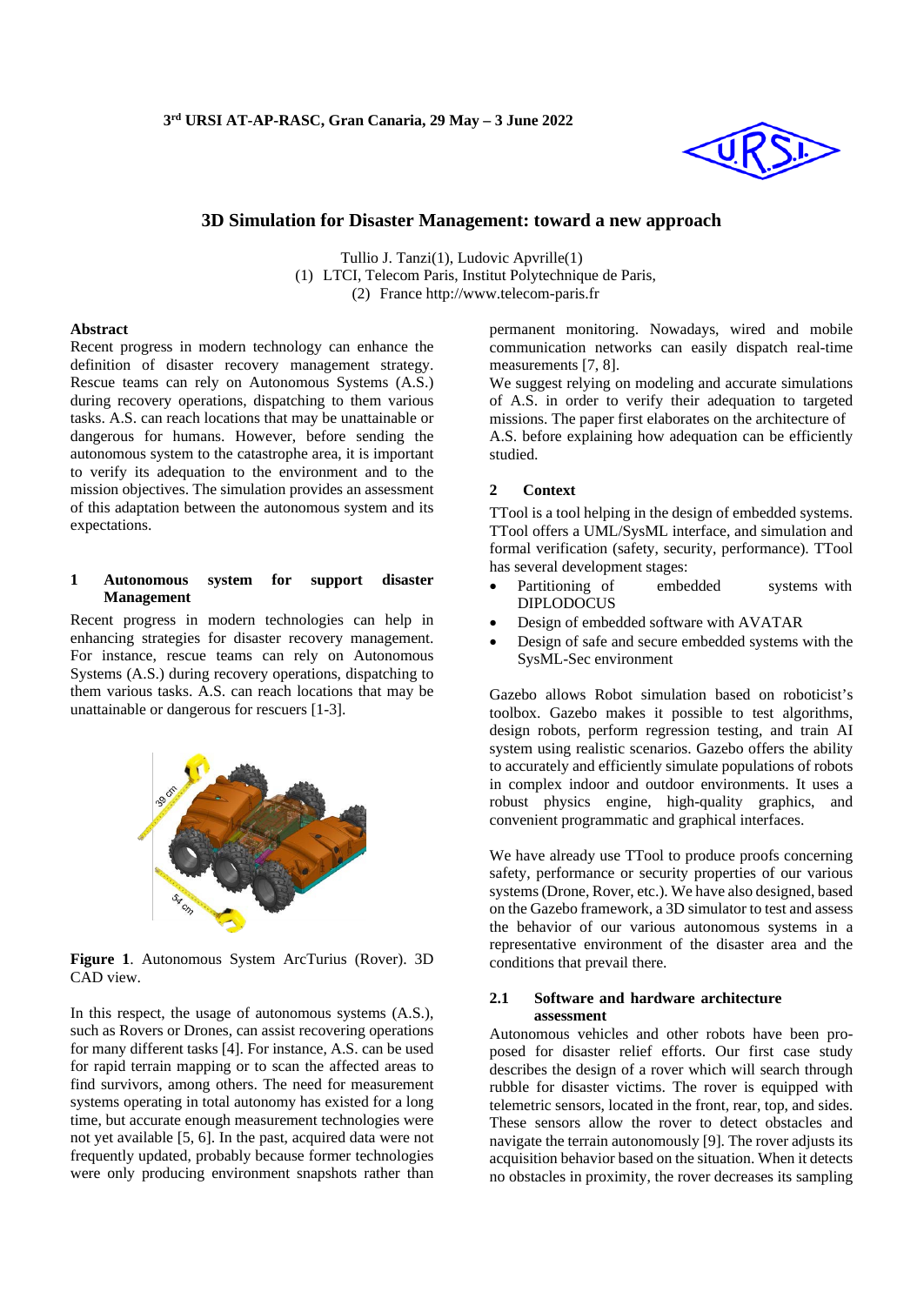rate, assuming that no obstacles will suddenly appear in its path. When an obstacle is detected in close proximity, or within its "safety bubble", the rover adapts its behavior and increases its rate of acquisition. When the rover has detected obstacles in a very close proximity, exact distances to obstacles become more critical.

Precise distance calculation depends not only on the telemetric sensor measurements, but also on ambient conditions. Therefore, to obtain an exact measurement, temperature and pressure sensors must be used. Indeed, the rover must be able to respond to obstacles within a set time frame – i.e., a maximal latency – to avoid collisions. TTool can be used to closely define safety bubbles and time frames. We begin by modeling at the partitioning level using TTool/DIPLODOCUS. The rover consists of a main controller which receives data from a distance sensor and temperature sensor, which it uses to determine motor commands sent to the motor control, as shown in the functional view shown in Figure 2. The main controller behaviour and sampling rate of the distance sensor depends on the proximity of an obstacle (far away, intermediate, close).



**Figure 2.** Functional Model of Autonomous System Arcturius (Rover). TTool view. [10]

After mapping these functions in a model of the rover architecture, we can use TTool simulator to evaluate the latency between e.g. the reception of a signal by the *DistanceSensor* and a corresponding motor reaction called *motorCommand*. We assume the rover moves at 6 km/h, thus covering a distance of 100 meters per minute. Once simulation traces have been generated, TTool can determine the minimum / average / maximum latency between two events, as well as the standard deviations (Fig. 3).

| Signal                                | Partitioning level |      |     |         | Software design level |     |      |         |        |
|---------------------------------------|--------------------|------|-----|---------|-----------------------|-----|------|---------|--------|
|                                       | min                | max  | avg | std dev | min                   | max | avg  | std dev | SoCLib |
| s(tempData)-><br>r(tempData)          |                    |      | 4   |         | 0                     |     | 0.2  | 0.8     | 21.7   |
| s (ultrasonicData)->r(ultrasonicData) | 16                 | 52   | 34  | 18      | o                     | 56  | 11.6 | 17.9    | 20.3   |
| s (motorCommand) -> r (motorCommand)  | 5.7                | 10.3 | 8   | 23      | $\overline{0}$        | 16  | 4.9  | 3.3     | 323    |
| s(ultrasonicData) -> r(motorCommand)  | $\overline{2}$     |      | 2   |         | $^{11}$               | 24  | 13.2 | 2.5     | 38.0   |
| r(rultrasonicData)-> s(changeRate)    |                    | 42   | 23  | 19      | 0                     | 68  | 10.6 | 13.0    | 45.7   |

**Figure 3.** Calculated latencies. [10]

#### **2.2 A.S. Behavior assessment**

The use of autonomous systems constitutes a major progress in the support of a crisis. But, to work properly and to reach the desired level of autonomy, they have to be correctly configured though. Indeed, errors on A.S. configuration can lead to imprecise or erroneous data and,

consequently, erroneous decisions can result from them. For this, before the beginning of the mission, it is important also to achieve a strong level of confidence about the usage of the sensors (for example, LIDARs) with respect to the context of the mission. Many aspects of these validations cannot be performed during the mission, for example verifying the behaviour of a rover following a strong collision with an external actor (such as debris) that can potentially damage or break some components. Moreover, during a real mission it is not always possible making huge modifications in the system configuration. In this respect, simulating the behaviour of the system in a virtual environment, similar to the real physical world, can constitute another good validation approach before the mission. These simulations allow to validate the behaviour and the configuration of the system as well as the most appropriate equipment of it.

To obtain this assessment, we propose a 3D-simulation, which can be used to find the best way to proceed for rescue teams. Briefly, an initial map of the real world is taken, for example through satellites' data, then it is injected into a graphical engine. We define through a model-driven engineering approach the physics of the terrain and the physics of the actors that populate the world. Environmental conditions are taken into account too. We need to model the design and the geometry of the A.S. under examination and to provide a description of its behaviour



**Figure 4.** 3D Simulation System general architecture. [11]

. In this respect, the modelling of sensors and actuators, part of the A.S. and that interact with the external world, plays a main role. Through a physical engine, we are allowed to rapidly testing algorithms, designing robots and simulating their behaviour in realistic scenarios. The 3D vision enhances and speeds-up the comprehension of the designers.

Figure 4 shows an overview of the 3D-simulation framework. The latter is built upon several computational blocks that communicate through the exchange of highlevel messages. The main components are:

- 1. A graphical engine that includes the rendering of textures, lights, shadows, etc.
- 2. A physical engine that allows realistic physics simulation and that is able to interact with the graphical engine with computer animation API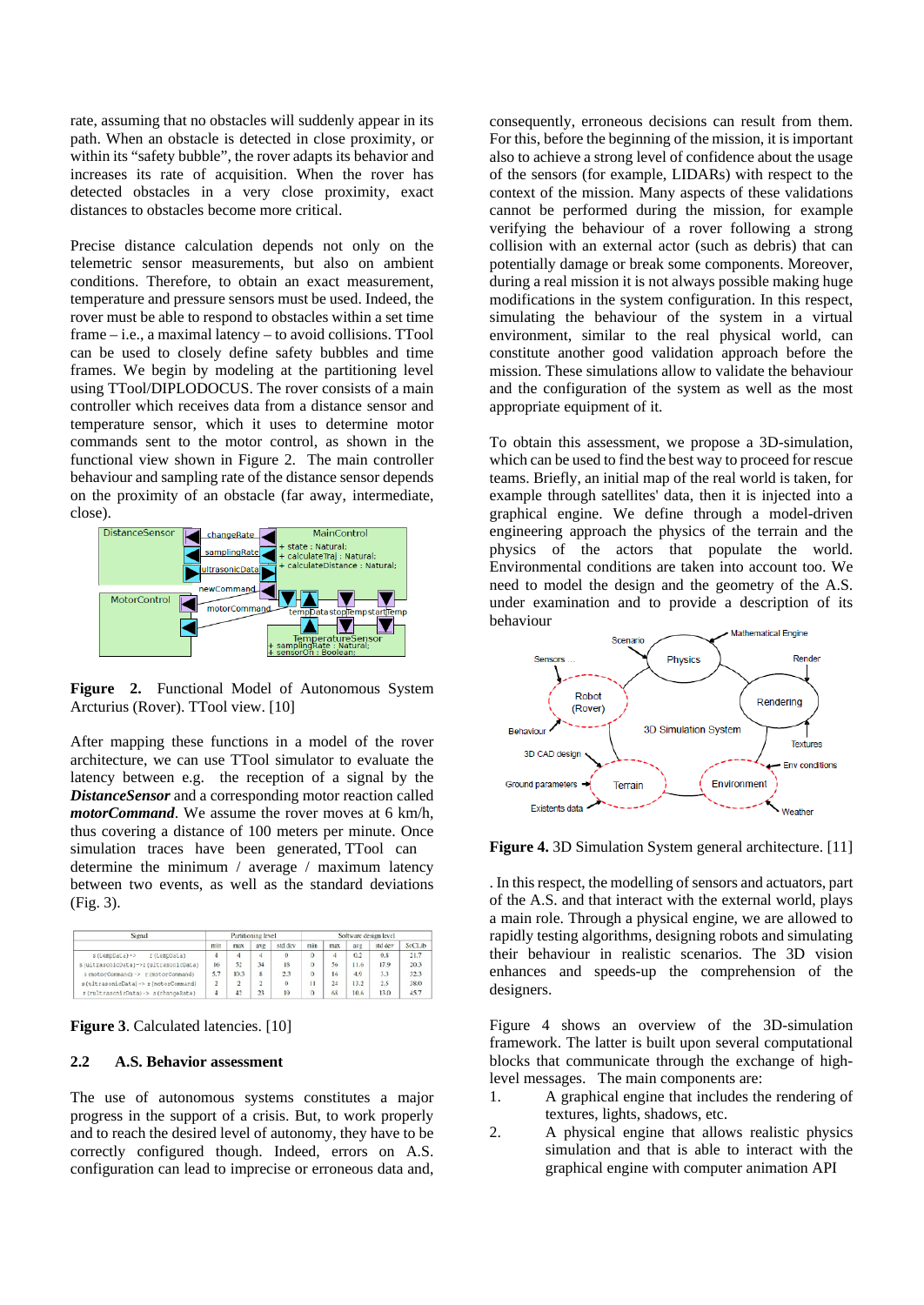- 3. A comprehensive description (architecture, physics and behaviour) of the A.S. under examination. Sensors and actuators are included in this component of the system
- 4. An engine able to generate realistic terrain data
- 5. An engine that creates realistic environment actors and conditions close to real disaster areas.

The vast domain of this approach allows the representation of several and different case studies. For example, a 3D simulation can be performed to evaluate the positioning of a sensor in e.g., a rover structure, in order to find the position that minimizes the number of useless samples taken during the mission. Another possibility, deepened in this section, is the evaluation of the mechanical configuration of the A.S. (a simple representation of ArcTurius rover, in this example) with respect to a terrain characterized by a non-negligible roughness level. For instance, we integrated in the simulation system the landing site of Apollo 15 (Apennine Mountains region) [11], whose elevation models have been provided by NASA organization. It has been selected because the represented area is characterized by an irregular ground, suitable for an adequacy analysis of mechanical equipment (e.g., wheels, chassis, etc.). Figure 5 shows a 3D-reconstruction of the terrain



**Fig. 5**. 3D reconstruction of Apollo 15 landing site [11]

For 3D simulation, the ArcTurius rover has been abstracted as 3 boxes connected each other by a rigid junction, whereas wheels are represented using solid cylinders. Sizes and weights have been chosen according to original ArcTurius design [7]. In this set of simulations, we would like to verify whether ArcTurius rover is able to easily cross an irregular terrain such as the one that characterize Apollo region. If not, the results of the simulation can lead us to easily figure out which structural improvements are necessary.

Figure 6 shows the results of the first simulation. The simple representation of ArcTurius rover runs over the terrain in a straight line, but it fails to overcome a depression in the terrain. This is confirmed by the contacts points showed in Figure 7. Indeed, the chassis of the rover touches the ground (red circle in Figure 7) whereas a wheel is raised from the ground (the absence of contact points in the green square in Figure 7).





**Fig. 6**. Starving after a depression. **Fig. 7**. Contact points This preliminary result leads us to improve the system with respect to the surrounding environment. A first idea can be to enhance the power of engines, acting on torque parameter in the models. By doing so, we were able to successfully cross the site. However, this modification resulted in a higher power consumption thus reducing both rover autonomy and time mission.

Thus, we investigated other solutions keeping the power consumption unchanged. Replacing wheels with bigger ones could help, but this leads to an architectural problem: the lack of free space implies to switch to an architecture characterized by 3 connected bodies and 4 wheels instead of 6, as depicted in Figure 8. With this option, the autonomous system succeeded in crossing the area.



**Fig. 6**. Starving after a depression**. Fig. 7**. Contact points.

More generally, the identification of a better configuration can involve several other critical issues that have to be taken into account before running the real rover in a postdisaster environment. With respect to the last illustration, the fact to have a standalone body can cause a balancing problem. Indeed, the body in the middle of the chassis has to be balanced in order to avoid awkward behaviors while crossing a non-straight terrain. In the last simulation, we injected a component in the body in order to cause a parasitic sway of the system. This is shown in Figure 9, where we can notice the center of mass of wheels (right and left side) and of the central body after the integration of a new component, located in the green box. In the bottom of the image, we can notice the contact points of the body to the ground: such situation shall be avoided in a real context. Before the integration a new component in the system (such as sensors, batteries, etc.) we expect to perform this and many other kinds of analysis. In this respect, the immediate visual returning given by the 3D system can enhance the understanding of engineers in charge to configure an autonomous system in order to make it adapted before a mission.

#### **3 Mixed 3D-digital simulation**

As shown in previous section, 3D simulation can help designing a rover for a given mission. Yet, 3D simulation does not take into account the behaviour of the digital platform. For instance, if a decision of the 3D simulation were to integrate 6 wheels instead of 4, we need to check if the current digital platforms has the necessary computation power to drive in real-time the six wheels. This remarks also applies to sensors: improving the frequency of data acquisition can lead to extra